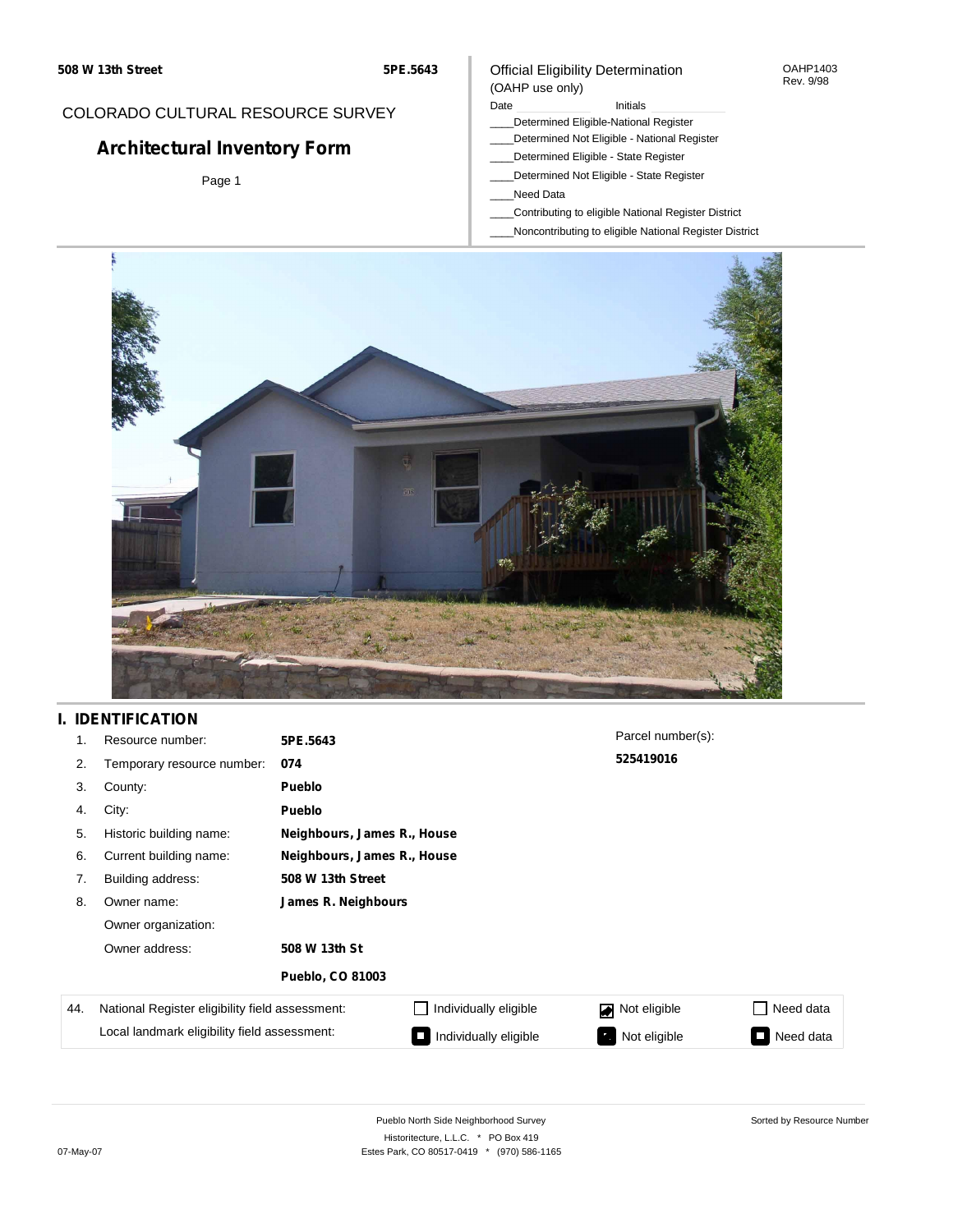Page 2

### **II. GEOGRAPHIC INFORMATION**

| 9.  | P.M.:               | 6th       |     |    |     | Township:<br><b>20S</b> |  |                             |     | 65W<br>Range: |    |           |                   |                                                                           |
|-----|---------------------|-----------|-----|----|-----|-------------------------|--|-----------------------------|-----|---------------|----|-----------|-------------------|---------------------------------------------------------------------------|
|     |                     | <b>SW</b> | 1/4 | of | NE. | 1/4                     |  | of <b>NW</b>                | 1/4 | of            | SE | 1/4       | of Section        | 25                                                                        |
| 10. | UTM reference zone: |           |     |    |     | 13                      |  |                             |     |               |    |           |                   |                                                                           |
|     | Easting:            |           |     |    |     | 533811                  |  |                             |     |               |    | Northing: |                   | 4236598                                                                   |
| 11. | USGS quad name:     |           |     |    |     |                         |  | <b>Northeast Pueblo</b>     |     |               |    | Scale:    |                   | 7.5                                                                       |
|     | Year:               |           |     |    |     | 1974)                   |  | 1961 (Photorevised 1970 and |     |               |    |           |                   |                                                                           |
|     | 12. $Lot(s)$ :      |           |     |    |     |                         |  |                             |     |               |    |           |                   | Lots E, F, G of Elizabeth Place Subdivision of the north half of Block 37 |
|     | Addition:           |           |     |    |     | <b>County Addition</b>  |  |                             |     |               |    |           | Year of addition: | 1869                                                                      |

13. Boundary description and justification:

The boundary, as described above, contains but does not exceed the land historically associated with this property.

Metes and bounds exist:

П

### **III. ARCHITECTURAL DESCRIPTION**

| 14. | Building plan (footprint, shape):    | <b>Irregular Plan</b>                |                       |
|-----|--------------------------------------|--------------------------------------|-----------------------|
|     | Other building plan descriptions:    |                                      |                       |
| 15. | Dimensions in feet (length x width): | 1,647 sqaure feet                    |                       |
| 16. | Number of stories:                   | 1                                    |                       |
| 17. | Primary external wall material(s):   | <b>Stucco</b>                        | Other wall materials: |
|     |                                      |                                      |                       |
| 18. | Roof configuration:                  | <b>Gabled Roof/Cross Gabled Roof</b> |                       |
|     | Other roof configurations:           |                                      |                       |
| 19. | Primary external roof material:      | <b>Asphalt Roof/Composition Roof</b> |                       |
|     | Other roof materials:                |                                      |                       |
| 20. | Special features:                    | Fence                                |                       |
|     |                                      | <b>Porch</b>                         |                       |

#### 21. General architectural description:

Oriented to the north, this house rests on a concrete foundation, concealed behind light-blue-tinted stucco. The same stucco clads the exterior walls. Windows are 1-over-1-light, double-hung sash, with white vinyl frames. An integral porch wraps around the northwest corner of the house. A concrete slab approaches the porch on its north side. The portion of the porch along the west elevation is raised and has a wood floor. Three wood steps connect the concrete slab and the rest of the porch. This porch provides access to the principal doorway, which opens in a canted wall spanning between the faces of the inside (northwest-facing) corner. It hosts a 6-panel, white, metal door, with fanlight. It opens behind a brown, aluminum-frame storm door. A single sidelight flanks the doorway on the east. Another integral porch is located near the center of the rear (south) elevation. It provides access to another doorway. A garage is attached to the southeast corner of the house. Dominating its south elevation is a 32-panel, 2-car, overhead-retractable garage door, painted white. A concrete slab approaches the garage door. Gray asphalt shingles cover the cross-gabled roof, and blue-painted wood fascia and soffit box the eaves.

22. Architectural style: **No Style**

Other architectural styles:

Building type:

23. Landscape or special setting features: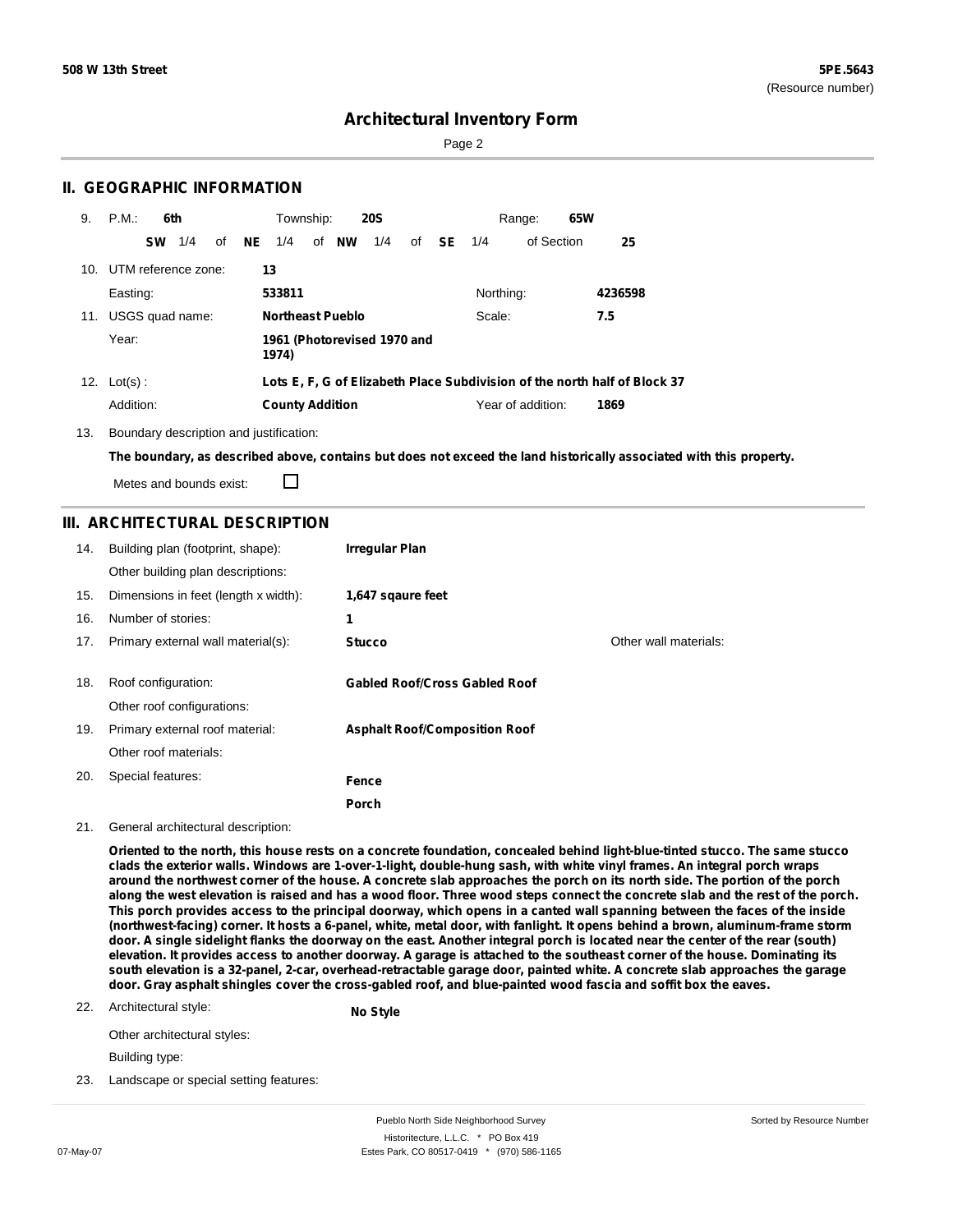Page 3

This property is located on terrain sloping downward from north to south, with an elevation of around 4,700 feet above mean sea level. The neighborhood features modest, one- and two-story houses and commercial buildings. Most of the houses here have an unusually deep setback from West 13th Street, the busy, principal east-west thoroughfare through this area. This property is situated on the south side of West 13th Street, between 1217 North Greenwood Street to the east and 520 West 13th Street to the west. A planted-grass yard, with mature landscaping, surrounds the building. Lining the sidewalk, parallel to West 13th Street, is a random-coursed, buff-colored sandstone retaining wall. Located near the center of the wall and pink sandstone **steps. A wood privacy fence surrounds the backyard.**

24. Associated buildings, features or objects: **No associated buildings identified.**

#### **IV. ARCHITECTURAL HISTORY**

| 25. | Date of Construction:  | Estimate:           | Actual: | 1997                                                                        |
|-----|------------------------|---------------------|---------|-----------------------------------------------------------------------------|
|     | Source of Information: |                     |         | Pueblo County Office of Tax Assessor. Property information card [internet]. |
| 26. | Architect:             | unknown             |         |                                                                             |
|     | Source of information: |                     |         |                                                                             |
| 27. | Builder:               | unknown             |         |                                                                             |
|     | Source of information: |                     |         |                                                                             |
| 28. | Original Owner:        | James R. Neighbours |         |                                                                             |
|     | Source of information: |                     |         | Pueblo County Office of Tax Assessor. Property information card [internet]. |

29. Construction history:

According to Pueblo County Tax Assessor records, this building was constructed in 1997. It replaced an older dwelling dating to around 1905, based on Sanborn maps and city directories. The stone retaining wall probably dates to this time. The current **house has not been altered since its construction**

30. Location: **original** Date of move(s):

#### **V. HISTORICAL ASSOCIATIONS**

| 31. Original use(s):     | <b>Single Dwelling</b> |
|--------------------------|------------------------|
| 32. Intermediate use(s): | <b>Single Dwelling</b> |
| 33. Current use(s):      | <b>Single Dwelling</b> |
| 34. Site type(s):        | <b>Residence</b>       |

Historical background: 35.

> James R. Neighbours, the current owner and resident, purchased this property in 1989. At the time, the lot hosted a house **dating to around 1905. In 1997, the owner razed the older house and constructed the present dwelling.**

Sources of information: 36.

**Pueblo County Office of Tax Assessor. Property information card [internet].**

**Pueblo City Directory. Pueblo, Co.; Salt Lake City; Kansas City, Mo.; and others: R.L. Polk & Co, consulted 1886 through 2003.**

**Sanborn Fire Insurance Maps (for Pueblo, Colorado). New York: Sanborn Map and Publishing Co., 1883, 1886, 1889, 1893, 1904-05, 1904-51, and 1904-52.**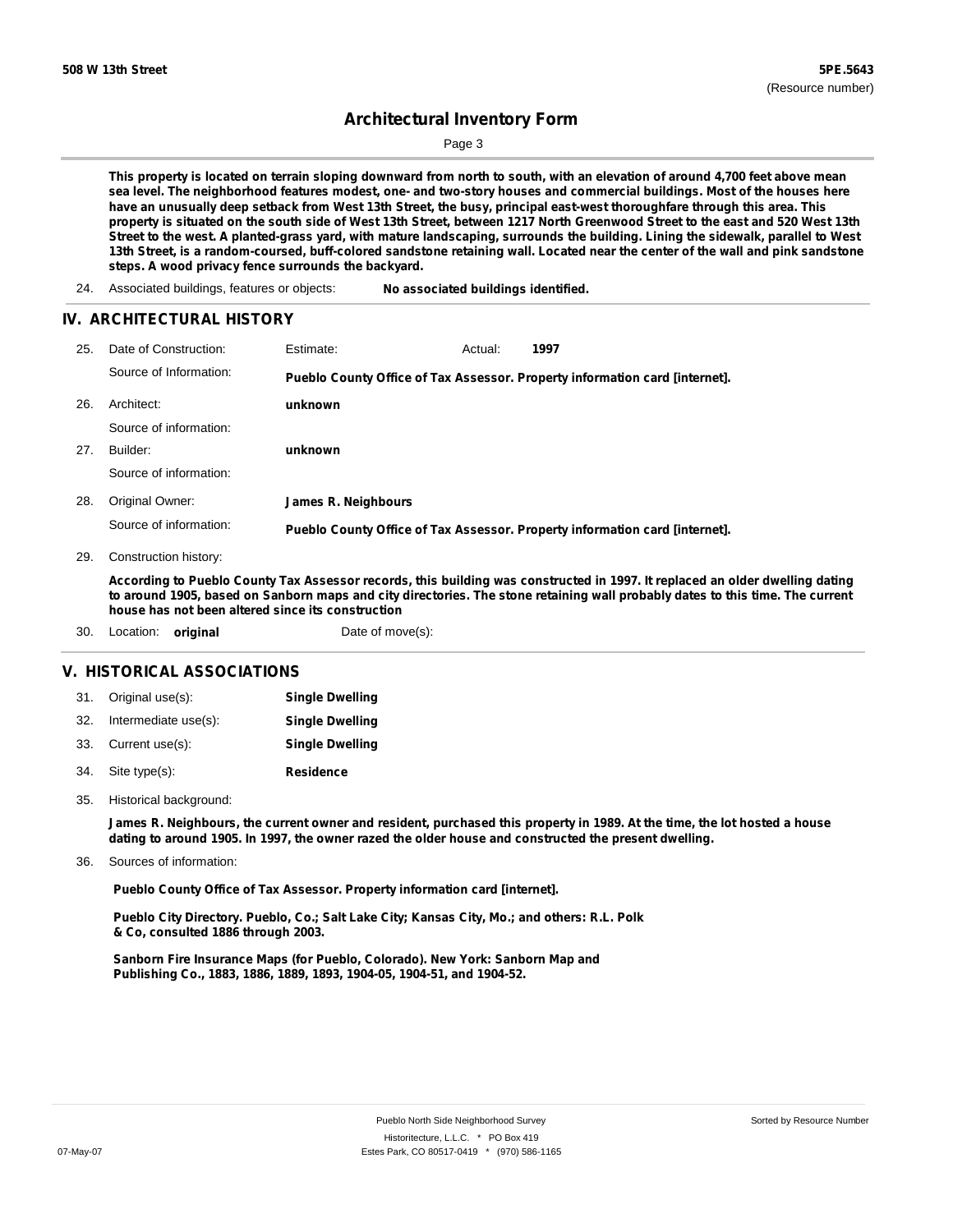Sorted by Resource Number

# **Architectural Inventory Form**

Page 4

|     | <b>VI. SIGNIFICANCE</b>                                                                                                                                                                                |  |  |  |  |  |  |  |
|-----|--------------------------------------------------------------------------------------------------------------------------------------------------------------------------------------------------------|--|--|--|--|--|--|--|
| 37. | Local landmark designation:<br>Yes $\Box$<br>No.                                                                                                                                                       |  |  |  |  |  |  |  |
|     | Designation authority:                                                                                                                                                                                 |  |  |  |  |  |  |  |
|     | Date of designation:                                                                                                                                                                                   |  |  |  |  |  |  |  |
| 38. | Applicable National Register criteria:                                                                                                                                                                 |  |  |  |  |  |  |  |
|     | A. Associated with events that have made a significant contribution to the broad pattern of our history.                                                                                               |  |  |  |  |  |  |  |
|     | B. Associated with the lives of persons significant in our past.<br>$\Box$                                                                                                                             |  |  |  |  |  |  |  |
|     | C. Embodies the distinctive characteristics of a type, period, or method of construction, or represents the work<br>ΙI                                                                                 |  |  |  |  |  |  |  |
|     | of a master, or that possess high artistic values, or represents a significant and distinguished entity whose<br>components may lack individual distinction.                                           |  |  |  |  |  |  |  |
|     | D. Has yielded, or may be likely to yield, information important in history or prehistory.                                                                                                             |  |  |  |  |  |  |  |
|     | Qualifies under Criteria Considerations A through G (see manual).<br>$\mathbf{I}$                                                                                                                      |  |  |  |  |  |  |  |
|     | Does not meet any of the above National Register criteria.<br>◙                                                                                                                                        |  |  |  |  |  |  |  |
|     | <b>Pueblo Standards for Designation:</b>                                                                                                                                                               |  |  |  |  |  |  |  |
|     | <u>1a. History</u>                                                                                                                                                                                     |  |  |  |  |  |  |  |
|     | Have direct association with the historical development of the city, state, or nation; or<br>$\overline{\phantom{a}}$ .                                                                                |  |  |  |  |  |  |  |
|     | <u>1b. History</u>                                                                                                                                                                                     |  |  |  |  |  |  |  |
|     | Be the site of a significant historic event; or<br>$\mathcal{L}_{\mathcal{A}}$                                                                                                                         |  |  |  |  |  |  |  |
|     | 1c. History                                                                                                                                                                                            |  |  |  |  |  |  |  |
|     | Have direct and substantial association with a person or group of persons who had influence on society.<br>$\Box$                                                                                      |  |  |  |  |  |  |  |
|     | 2a. Architecture                                                                                                                                                                                       |  |  |  |  |  |  |  |
|     | Embody distinguishing characteristics of an architectural style or type; or<br>$\mathcal{L}_{\mathcal{A}}$                                                                                             |  |  |  |  |  |  |  |
|     | 2b. Architecture                                                                                                                                                                                       |  |  |  |  |  |  |  |
|     | Be a significant example of the work of a recognized architect or master builder, or<br>$\mathcal{L}_{\mathcal{A}}$                                                                                    |  |  |  |  |  |  |  |
|     | 2c. Architecture                                                                                                                                                                                       |  |  |  |  |  |  |  |
|     | Contain elements of architectural design, engineering, materials, craftsmanship, or artistic merit which represent a<br>significant or influential innovation;                                         |  |  |  |  |  |  |  |
|     | 2d. Architecture                                                                                                                                                                                       |  |  |  |  |  |  |  |
|     | Portray the environment of a group of people or physical development of an area of the city in an era of history<br>$\mathcal{L}_{\mathcal{A}}$<br>characterized by a distinctive architectural style. |  |  |  |  |  |  |  |
|     | 3a. Geography                                                                                                                                                                                          |  |  |  |  |  |  |  |
|     | Have a prominent location or be an established, familiar, and orienting visual feature of the contemporary city, or                                                                                    |  |  |  |  |  |  |  |
|     | 3b. Geography                                                                                                                                                                                          |  |  |  |  |  |  |  |
|     | Promote understanding and appreciation of Pueblo's environment by means of distinctive physical characteristics<br>or rarity; or                                                                       |  |  |  |  |  |  |  |
|     | 3c. Geography                                                                                                                                                                                          |  |  |  |  |  |  |  |
|     | Make a special contribution to Pueblo's distinctive character.<br>$\mathcal{L}_{\mathcal{A}}$                                                                                                          |  |  |  |  |  |  |  |
|     | Not Applicable<br>Does not meet any of the above Pueblo landmark criteria.                                                                                                                             |  |  |  |  |  |  |  |
|     | $\sim$                                                                                                                                                                                                 |  |  |  |  |  |  |  |
| 39. | Area(s) of Significance:<br><b>Not Applicable</b>                                                                                                                                                      |  |  |  |  |  |  |  |
| 40. | Period of Significance:<br>n/a                                                                                                                                                                         |  |  |  |  |  |  |  |
| 41. | National:<br>Level of significance:<br>State<br>Local<br>$\mathcal{L}_{\mathcal{A}}$<br>$\sim$                                                                                                         |  |  |  |  |  |  |  |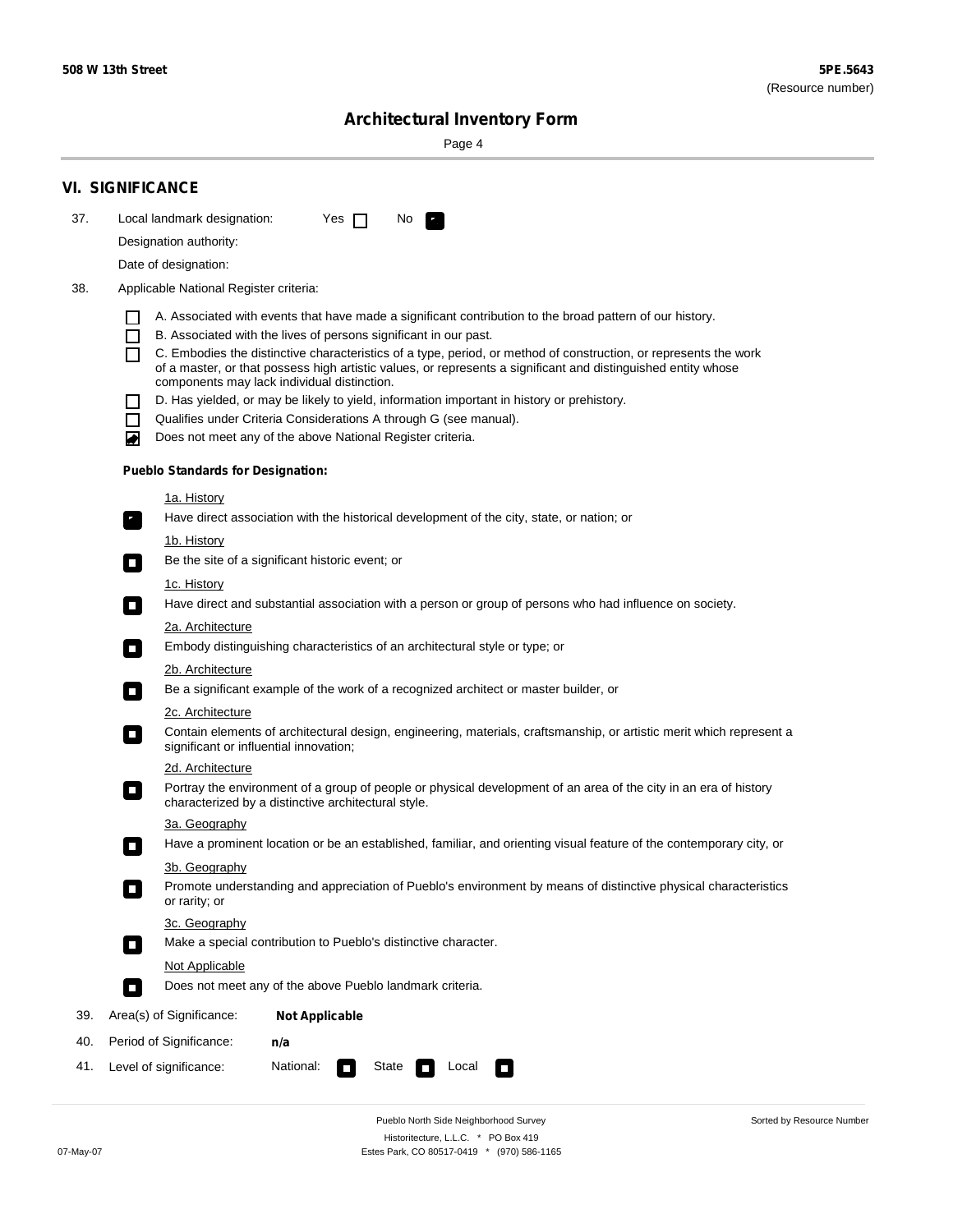Page 5

#### 42. Statement of significance:

Because this property is less than 50 years old and does not meet any of criteria considerations A through G, it is ineligible for listing in the National Register of Historic Places. Moreover, the architectural and historical significance are not to the extent that the property would qualify for individual listing in the Colorado State Register of Historic Properties or as a City of Pueblo landmark. Given its age, the property should not be considered a contributing resource within any potential historic **district.**

43. Assessment of historic physical integrity related to significance:

Constructed around 1997, this house exhibits a high level of physical integrity relative to the seven aspects of integrity as defined by the National Park Service and the Colorado Historical Society: location, setting, design, materials, workmanship, **feeling, and association. This house has not been significantly altered since its construction.**

#### **VII. NATIONAL REGISTER ELIGIBILITY ASSESSMENT**



Yes Yes

m 

No **Ex** 

No  $\blacksquare$  N/A

 $N/A$   $\Box$ 

**the area's dominant industry, steel manufacturing.**

If there is National Register district potential, is this building contributing:

If the building is in existing National Register district, is it contributing: 46.

#### **VIII. RECORDING INFORMATION**

| 47. | Photograph numbers): | <b>CD-ROM Photo Disc: North Side Photos</b><br>File Name(s): 13thstw508                                                       |
|-----|----------------------|-------------------------------------------------------------------------------------------------------------------------------|
|     | Negatives filed at:  | <b>Special Collections</b><br><b>Robert Hoag Rawlings Public Library</b><br>100 East Abriendo Avenue<br>Pueblo, CO 81004-4290 |
| 48. | Report title:        | <b>Pueblo North Side Neighborhood Survey</b>                                                                                  |
| 49. | $Date(s)$ :          | 06/27/05                                                                                                                      |
| 50. | Recorder(s):         | <b>Adam Thomas</b>                                                                                                            |
| 51. | Organization:        | Historitecture, L.L.C.                                                                                                        |
| 52. | Address:             | <b>PO Box 419</b>                                                                                                             |
|     |                      | Estes Park, CO 80517-0419                                                                                                     |
| 53. | Phone number(s):     | (970) 586-1165                                                                                                                |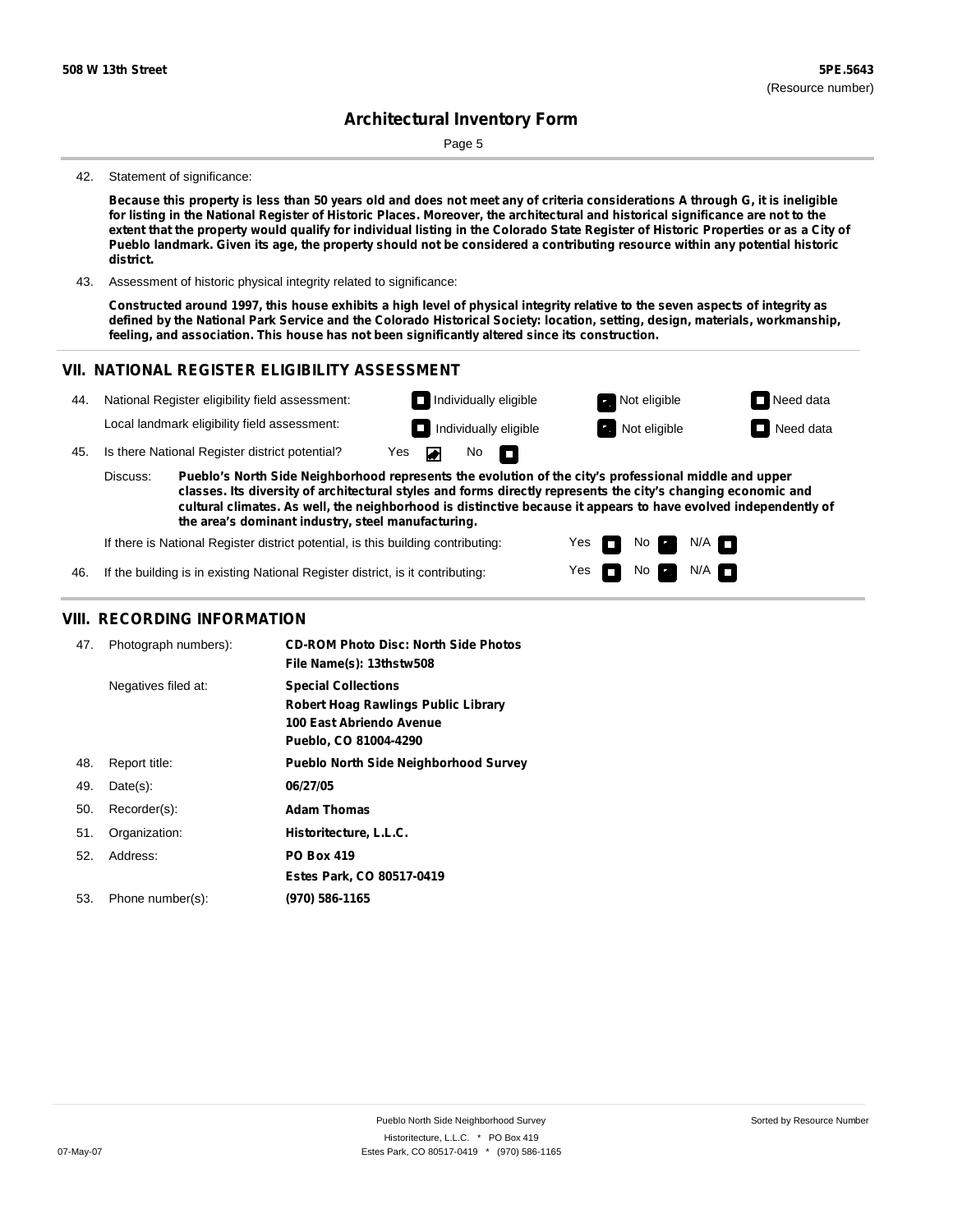Page 6